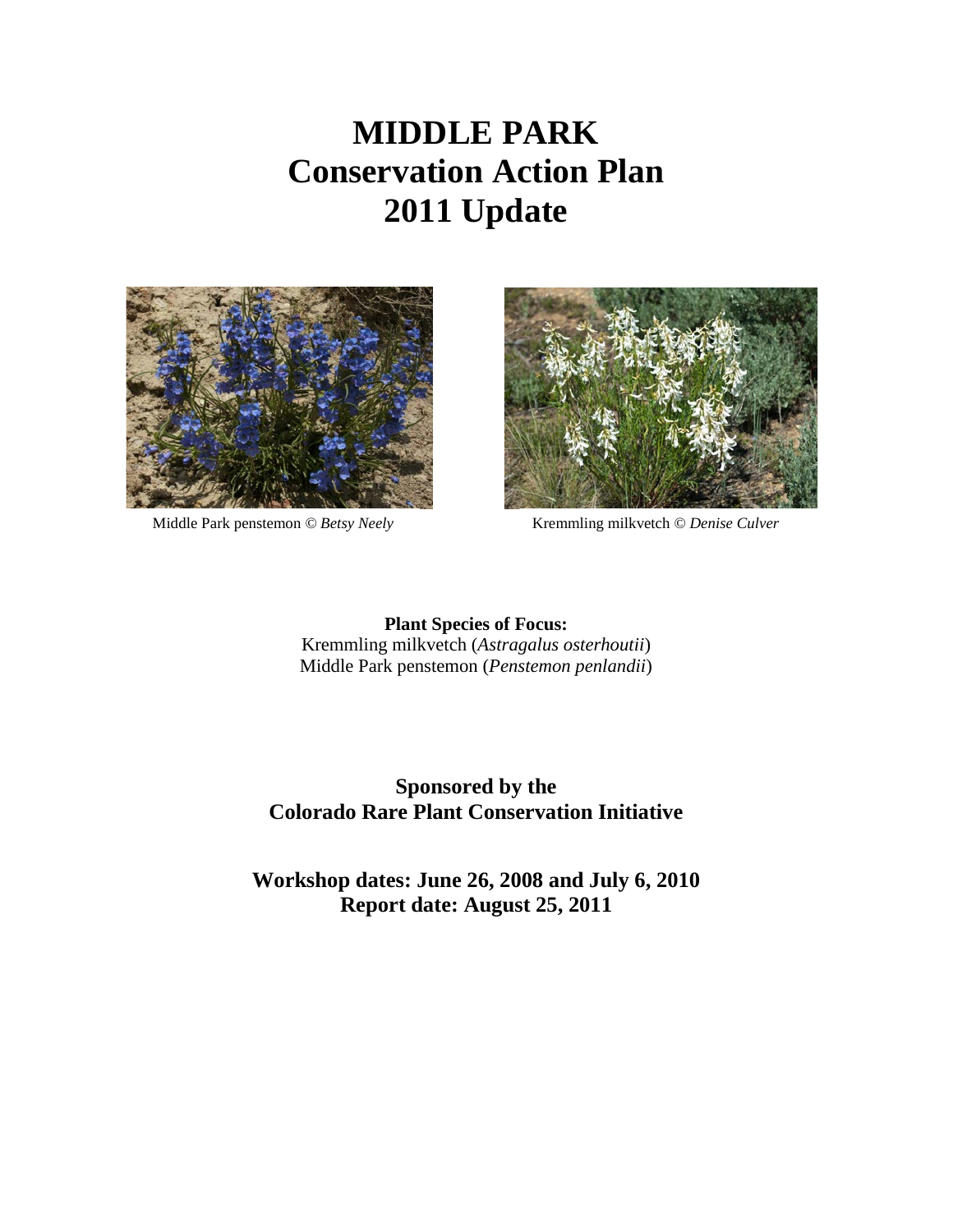# **Table of Contents**

| Attachment 1. Additional key species and plant communities in the Middle Park area  16 |  |
|----------------------------------------------------------------------------------------|--|
|                                                                                        |  |

Panjabi, S. and B. Neely. 2011. Middle Park Conservation Action Plan, 2011 Update. Prepared by The Nature Conservancy and the Colorado Natural Heritage Program. Unpublished report prepared for the National Fish and Wildlife Foundation.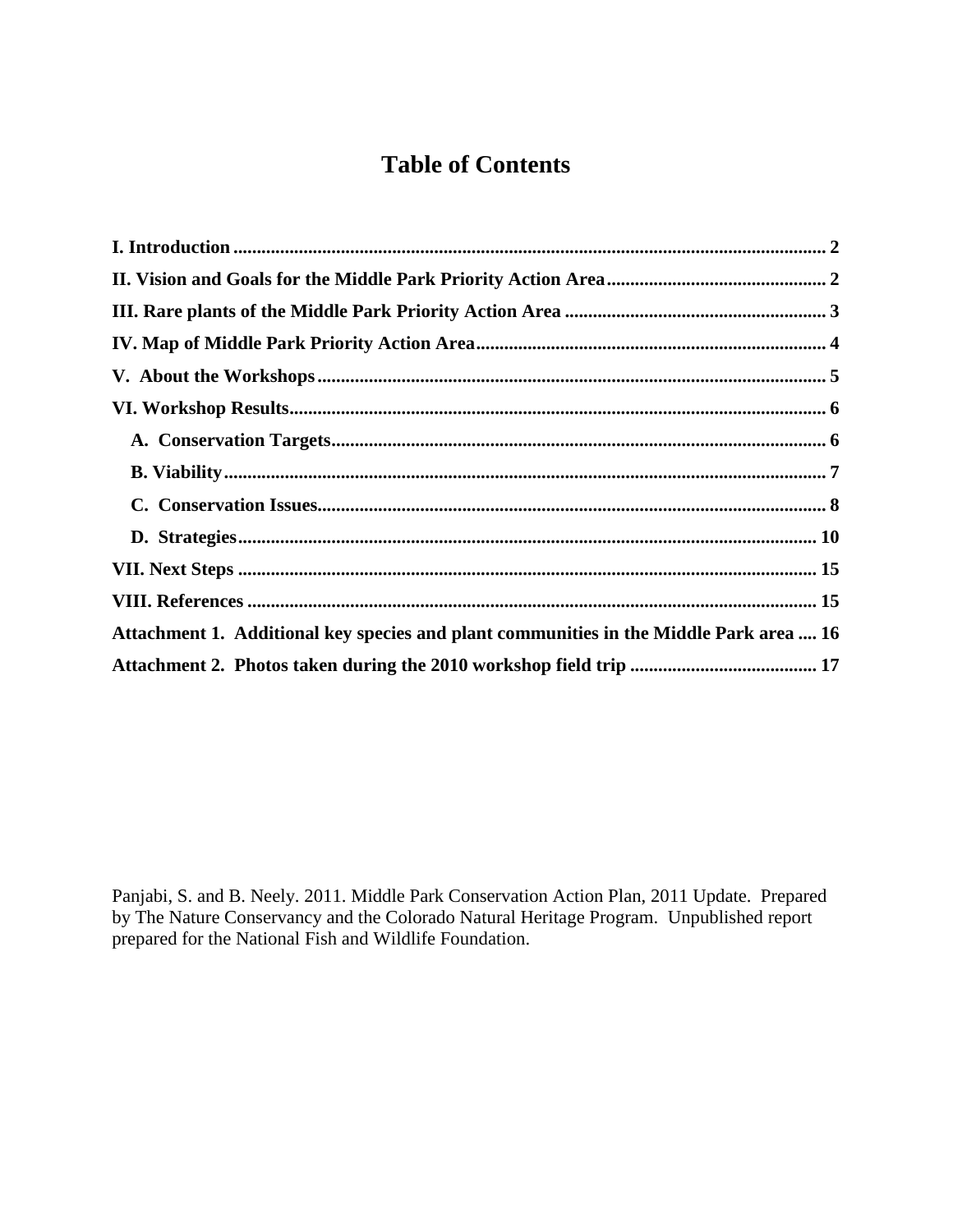# <span id="page-2-0"></span>**I. Introduction**

This document identifies conservation strategies for globally imperiled Middle Park penstemon and Kremmling milkvetch, based on assessments of the plants' viability and threats by participants of an initial conservation action planning workshop held in June 2008 and a July 2010 follow-up workshop. The primary audience is intended to be the workshop participants and other stakeholders interested in conserving these species and helping to implement the strategies.

An initial Conservation Action Plan was developed in 2008 (Kram et al. 2008; available on-line at [http://www.cnhp.colostate.edu/teams/botany.asp#initiative\)](http://www.cnhp.colostate.edu/teams/botany.asp#initiative) following the first workshop. This report, herein, is intended as a comprehensive follow-up and update to the 2008 plan.

The Kremmling milkvetch and Middle Park penstemon are rare plants endemic to the Middle Park Priority Action Area as identified by the Colorado Rare Plant Conservation Initiative (RPCI, Neely et al. 2009). Both species are listed as endangered under the Endangered Species Act by US Fish and Wildlife Service. A Priority Action Area is an area needing immediate conservation action to prevent the need for listing, extinction, or further losses of imperiled plant species. Selection was based on the level of imperilment of rare plant species, quality of the occurrences, urgency of the management and protection actions, and other opportunities such as funding and land ownership patterns. These areas are based on the Potential Conservation Areas identified by the Colorado Natural Heritage Program, Colorado State University, with input by the RPCI and the Rare Plant Technical Committee (RPTC). To date, RPCI has identified ten such areas across Colorado.

# <span id="page-2-1"></span>**II. Vision and Goals for the Middle Park Priority Action Area**

### **Vision:**

- 1. Populations of the imperiled Kremmling milkvetch and Middle Park penstemon and their habitats thrive within functioning ecosystems.
- 2. A coalition of partners work together to ensure their long-term survival and stewardship.

#### **Goals:**

- 1. Conserve all viable and restorable occurrences of the Kremmling milkvetch (5) and Middle Park penstemon (2).
- 2. Conserve a minimum of 700-1000 acres of habitat for both imperiled plants.
- 3. Maintain/restore a mosaic of high-quality plant communities.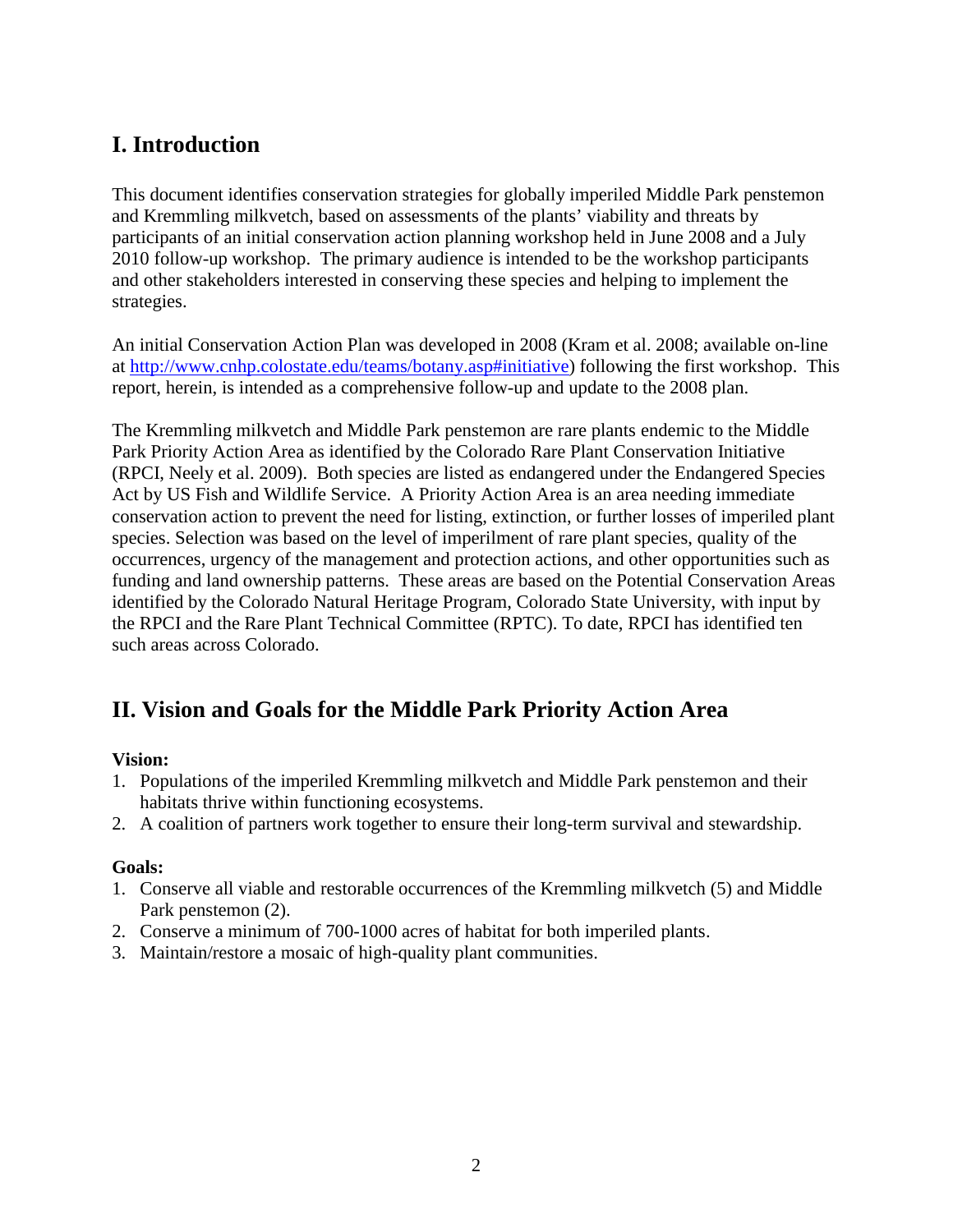## <span id="page-3-0"></span>**III. Rare plants of the Middle Park Priority Action Area**

Middle Park penstemon (*Penstemon penlandii*) is a stunning plant with blue-purple flowers in the snapdragon family (Schrophulareaceae). The species is particularly interesting because it is only known from two locations in the world, despite extensive searches by area botanists over the past 25 years. It is a very distinct species, disjunct from its nearest relatives by nearly 150 miles.

The Kremmling milkvetch (*Astragalus osterhoutii*) is similarly limited in its distribution and rarity, known from a total of five locations in the world. The Kremmling milkvetch is a member of the pea family (Fabaceae) and has numerous whitish flowers. Both of these species are found in fine textured soils in sparsely vegetated sagebrush badlands within an approximately 65 square mile area in Grand County, Colorado.

Although the known occurrences appear to be in good to excellent condition, the habitat of these two plant species is threatened by motorized recreation, future residential development, mining, oil and gas development, excessive grazing, herbivory (blister beetle), competition from invasive plants, road construction and maintenance, utility construction and maintenance, and trail or ditch maintenance activities. Both of these species are listed as endangered by the U.S. Fish and Wildlife Service and are ranked critically imperiled (G1) by the Colorado Natural Heritage Program.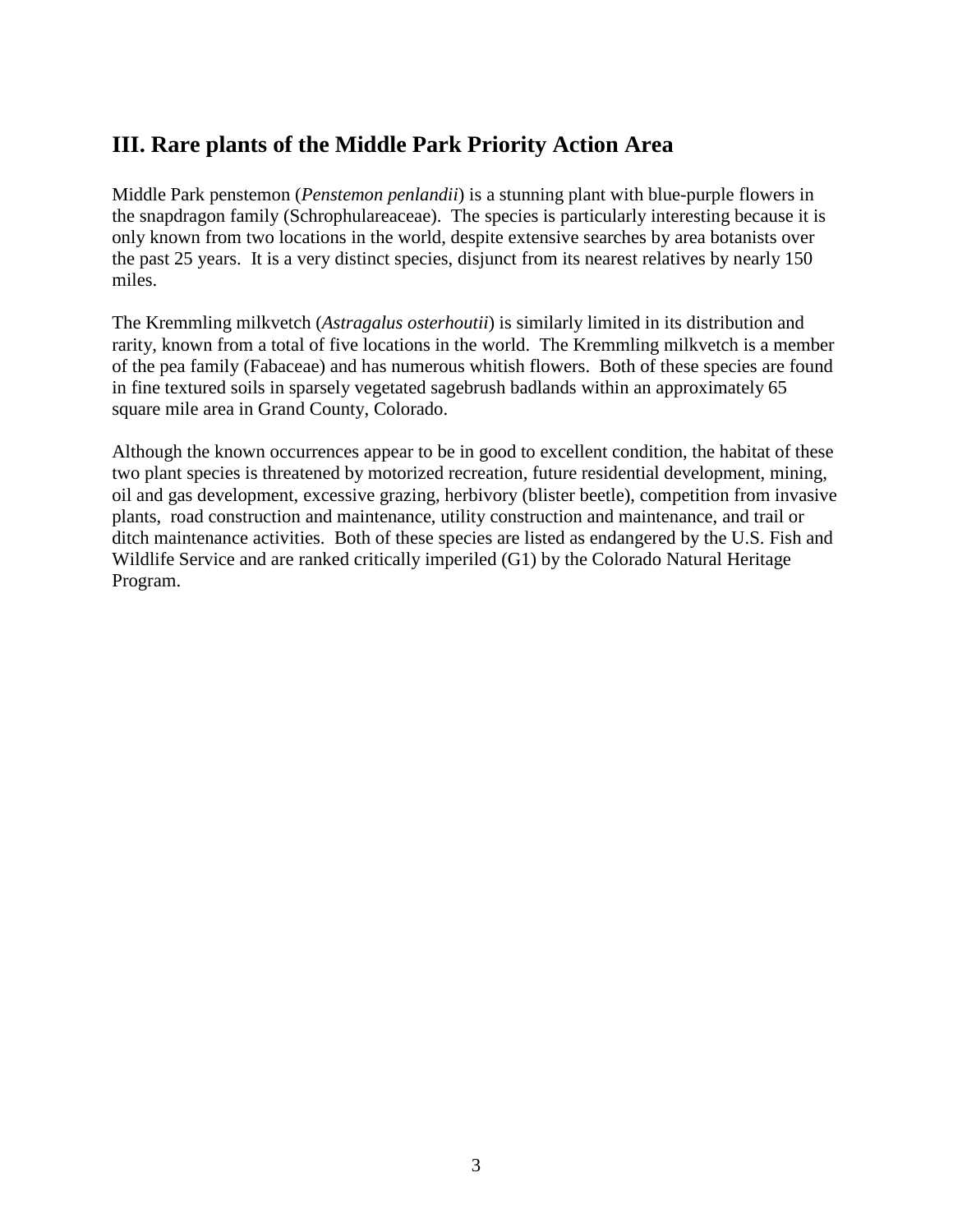# <span id="page-4-0"></span>**IV. Map of Middle Park Priority Action Area**

This document focuses on rare plants within the Middle Park Priority Action Area (Figure 1) as recognized by the Colorado Rare Plant Conservation Initiative (RPCI, Neely et al. 2009).



**Figure 1.** Map of the Middle Park Priority Action Area. Boundaries are based on Potential Conservation Areas developed by the Colorado Natural Heritage Program (2011) and are recognized by the Colorado Rare Plant Conservation Initiative as Important Plant Areas (Neely et al. 2009).

Located in Grand County, the Middle Park Action Area includes all known occurrences of Middle Park penstemon and Kremmling milkvetch (Table 1). This Area lies within a Southern Rocky Mountains Ecoregional Assessment conservation area (Neely et al. 2000) and occurs within the vicinity of the Upper Colorado River Corridor Priority Landscape identified by the Colorado Conservation Partnership.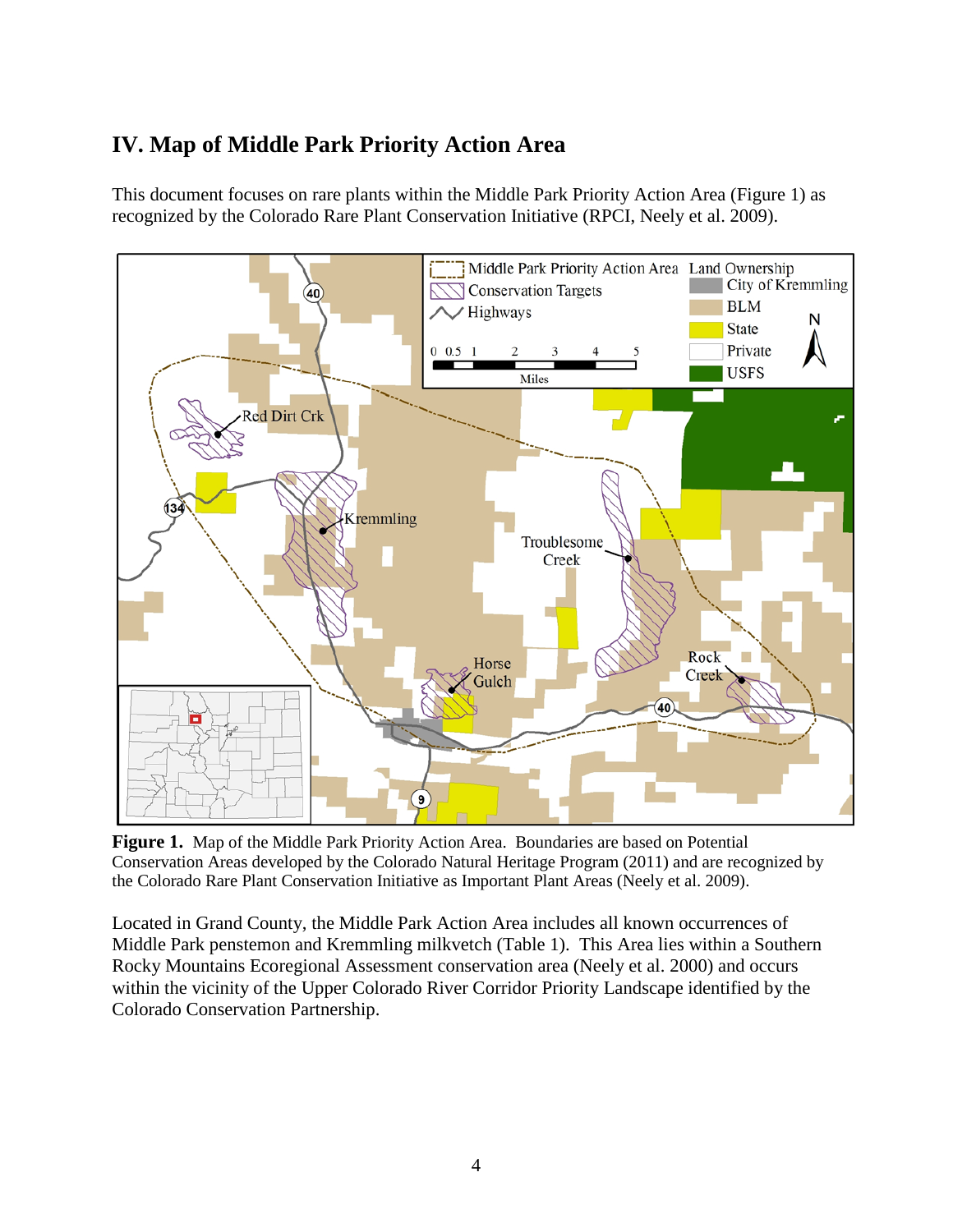| <b>Common</b><br>name<br>Kremmling<br>milkvetch (or<br>Osterhout's<br>milkvetch) | <b>Scientific</b><br>name<br>Astragalus<br>osterhoutii | Known<br>occurrences<br>Five occurrences in<br>the world, all of<br>which are in the<br>Middle Park area. | Global<br>$rank^*$<br>G1 | <b>Status</b><br>Listed<br>Endangered | <b>CNHP Rare Plant</b><br><b>Field Guide Link</b><br>http://www.cnhp.colost<br>ate.edu/download/proje<br>cts/rareplants/pdfs/2045<br>4.pdf |
|----------------------------------------------------------------------------------|--------------------------------------------------------|-----------------------------------------------------------------------------------------------------------|--------------------------|---------------------------------------|--------------------------------------------------------------------------------------------------------------------------------------------|
| Middle Park<br>penstemon<br>(Penland)<br>beardtongue)                            | Penstemon<br>penlandii                                 | Two occurrences in<br>the world, both of<br>which are in the<br>Middle Park area.                         | G1                       | Listed<br>Endangered                  | http://www.cnhp.colost<br>ate.edu/download/proje<br>cts/rareplants/pdfs/1709<br>7.pdf                                                      |

**Table 1.** Plants of focus in the Middle Park Priority Action Area

 $*G1$  = critically imperiled.  $G2$  = imperiled. For more detail on global ranks please visit the Colorado Natural Heritage Program's website at http://www.cnhp.colostate.edu/heritage.html.

<span id="page-5-0"></span>Although the focus of the workshops was on the globally imperiled plants, Attachment 1 describes other significant species and plant communities in this area. A full suite of biodiversity values should be considered during more expansive conservation planning efforts for this area.

### **V. About the Workshops**

**Purpose:** To identify (and update) conservation strategies for conserving the globally imperiled plant species, the Kremmling milkvetch and Middle Park penstemon, based on an assessment of their viability and threats.

**Workshop dates:** June 26, 2008 and July 6, 2010

#### **2008 Participants:**

| <b>Name</b>                    | <b>Affiliation</b>                    |
|--------------------------------|---------------------------------------|
| Megan McGuire                  | <b>BLM Kremmling Field Office</b>     |
| Molly Mikan                    | <b>BLM</b> State Office               |
| Peter Gordon                   | <b>BLM</b> State Office               |
| <b>Jeff Peterson</b>           | Colorado Department of Transportation |
| Denise Culver                  | Colorado Natural Heritage Program     |
| Susan Panjabi (co-facilitator) | Colorado Natural Heritage Program     |
| Amy Sidener                    | <b>Grand County</b>                   |
| Adam Cwiklin                   | Middle Park Land Trust                |
| <b>Betsy Neely</b>             | The Nature Conservancy                |
| Megan Kram (co-facilitator)    | The Nature Conservancy                |
| Paige Lewis                    | The Nature Conservancy                |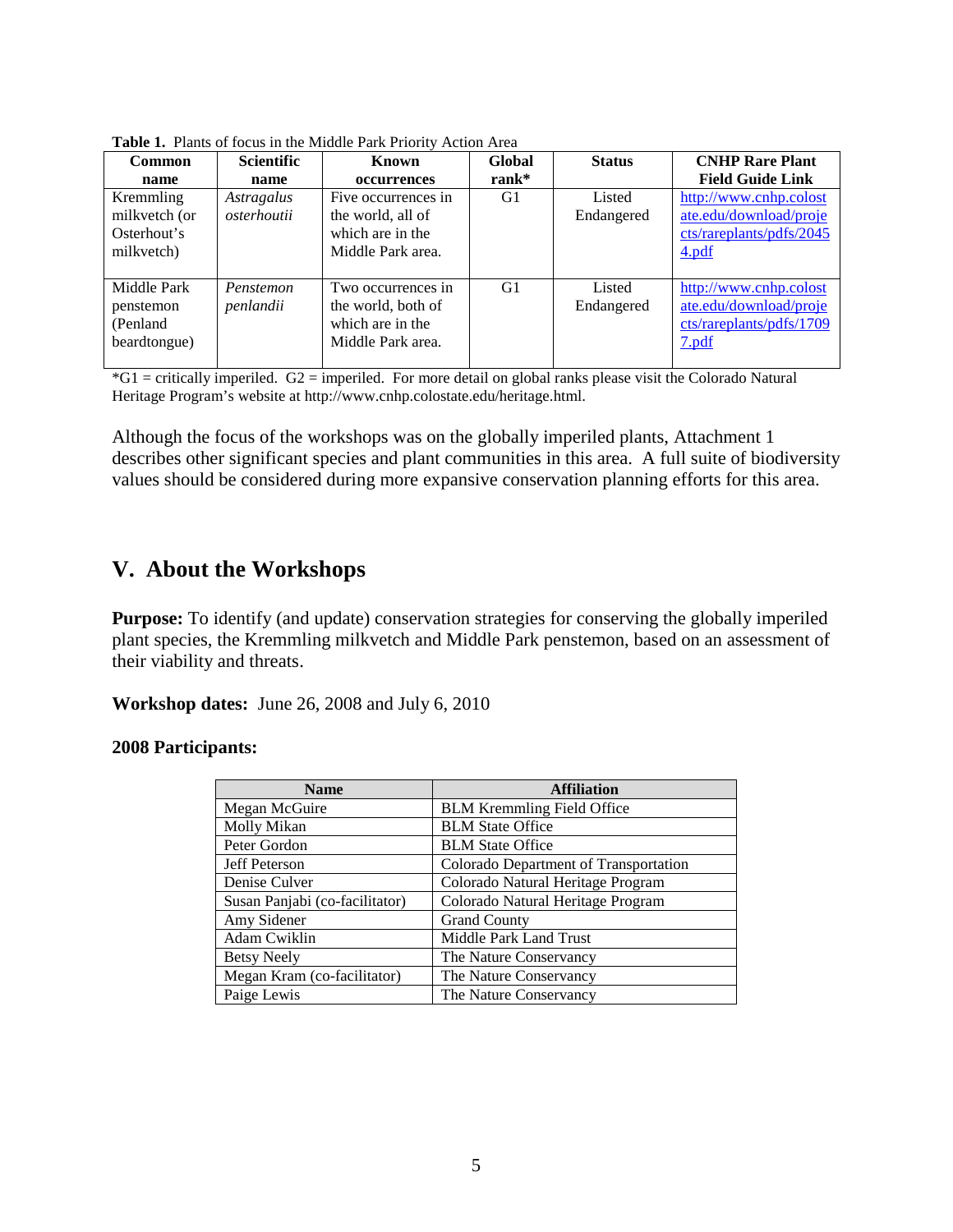#### **2010 Participants:**

| <b>Name</b>                    | <b>Affiliation</b>                               |
|--------------------------------|--------------------------------------------------|
| Megan McGuire                  | <b>BLM Kremmling Field Office</b>                |
| Brian Kurzel                   | Colorado Natural Areas Program                   |
| Leo Bruederle                  | Colorado Native Plant Society                    |
| Peter Gordon                   | <b>BLM</b> State Office                          |
| Jennifer Scott                 | <b>Grand County Natural Resources Department</b> |
| Mo Ewing                       | Colorado Native Plant Society                    |
| Susan Panjabi (co-facilitator) | Colorado Natural Heritage Program                |
| Gina Glenne                    | US Fish and Wildlife                             |
| Alicia Langton                 | US Fish and Wildlife                             |
| Betsy Neely (co-facilitator)   | The Nature Conservancy                           |
| Carol Dawson                   | <b>BLM Colorado State Office</b>                 |
| <b>Other contacts</b>          |                                                  |
| <b>Audrey Volt</b>             | Consultant                                       |
| <b>Bonnie Kablitz</b>          | Middle Park Soil Conservation District           |
| Ellen Mayo                     | US Fish and Wildlife                             |
| Carse Pustmueller              | Middle Park Land Trust                           |

### <span id="page-6-0"></span>**VI. Workshop Results**

### <span id="page-6-1"></span>*A. Conservation Targets*

Using The Nature Conservancy's (TNC) site conservation planning workshop methodology, "conservation targets" are a limited suite of species, communities, and/or ecological systems, or specific locations of these elements of biodiversity (e.g., occurrences, sub-occurrences, or other areas) that are the basis for setting goals, identifying conservation strategies, and measuring conservation effectiveness. At the Middle Park Priority Action Area our targets are specific locations of the endangered plants, identified more specifically based on land ownership.

At the Middle Park workshops, we organized the occurrences of Kremmling milkvetch and Middle Park penstemon into fourteen targets based on landownership within five "Potential Conservation Areas" (PCA) as identified by the Natural Heritage Program (Table 2). A PCA represents CNHP biologists' best estimate of the primary area required to support the long-term survival of species or communities of interest or concern. Distinguishing between different landowners enabled us to effectively evaluate threats and identify meaningful strategies later in the workshop.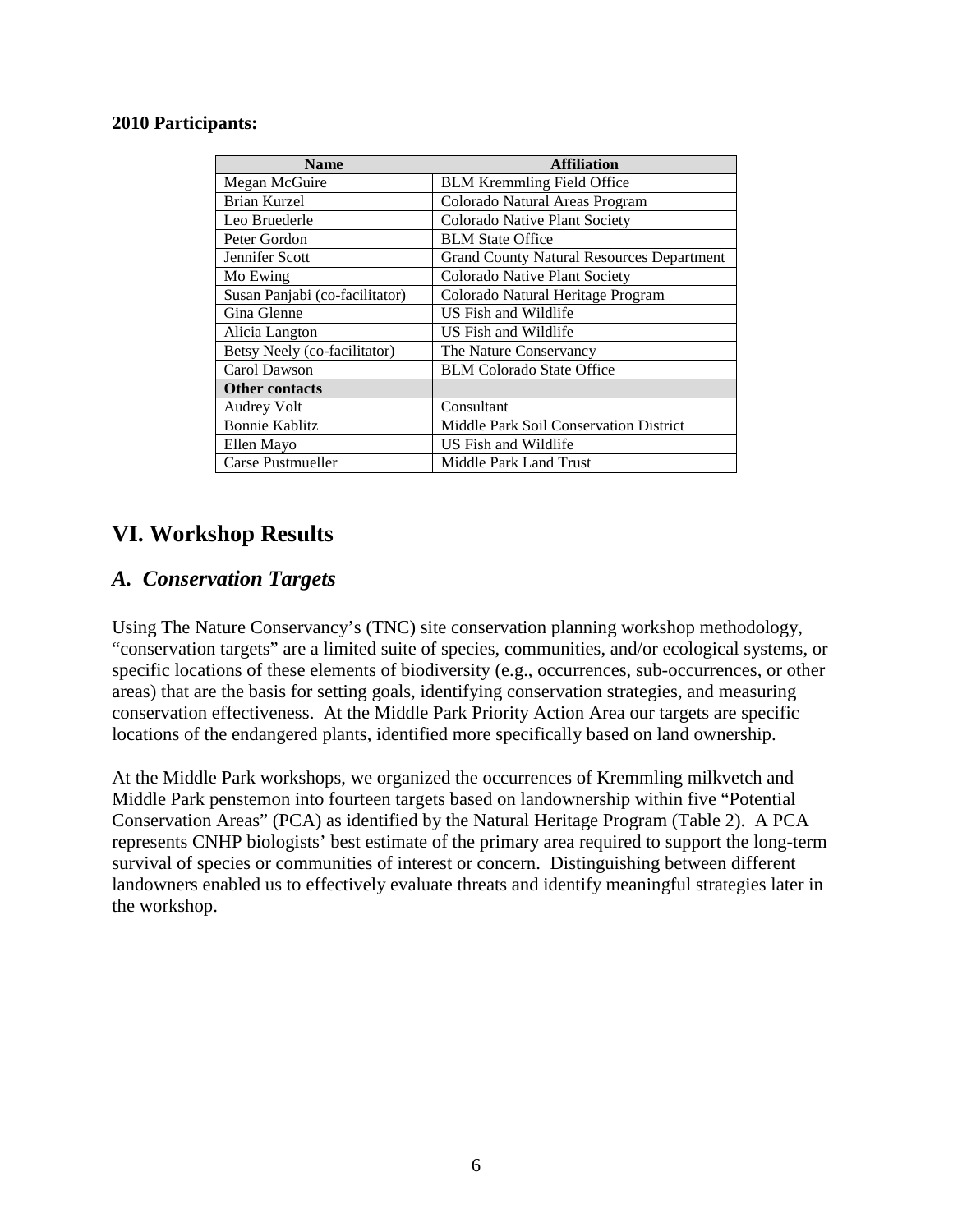**Table 2.** Total of fourteen targets based on landownership and presence of Kremmling milkvetch and Middle Park penstemon. For example, there are four targets identified for the Kremmling milkvetch at the Horse gulch site: Horse Gulch BLM, Horse Gulch private, Horse Gulch roadside, and Horse Gulch State land Board (SLB).

|                                             | Tiolog Guich Delvi, Holse Guich phyaic, Holse Guich Toadside, and Holse Guich Biaid Board (BeD). |
|---------------------------------------------|--------------------------------------------------------------------------------------------------|
| Target area (each area is a "Potential"     | <b>Associated landownership – occurrences of Kremmling</b>                                       |
| Conservation Area" as identified by CNHP)   | milkvetch (and Middle Park penstemon where noted)                                                |
|                                             | that lie entirely or partially within the following:                                             |
| Horse Gulch                                 | <b>BLM</b><br>٠                                                                                  |
|                                             | Private<br>г                                                                                     |
|                                             | Roadside - county<br>п                                                                           |
|                                             | <b>State Land Board</b><br>п                                                                     |
| Kremmling                                   | <b>BLM</b><br>٠                                                                                  |
|                                             | Private<br>п                                                                                     |
|                                             | Roadside - CDOT<br>п                                                                             |
| <b>Red Dirt Creek</b>                       | Private<br>п                                                                                     |
|                                             | Roadside $-$ county<br>п                                                                         |
| <b>Rock Creek</b>                           | <b>BLM</b><br>٠                                                                                  |
|                                             | State Wildlife Area<br>п                                                                         |
| Troublesome Creek - contains Kremmling      | <b>BLM</b><br>٠                                                                                  |
| milkvetch and the only known occurrences of | Private<br>п                                                                                     |
| the Middle Park penstemon                   | Roadside - County<br>п                                                                           |

# <span id="page-7-0"></span>*B. Viability*

"Viability" per TNC terminology is the "health" or "functionality" of the conservation targets. During the Workshop we attempted to answer two key questions through the viability assessment: *How do we define 'health' (viability) for each of our targets?* and *What is the current status of each of our targets?*

Table 3 shows the viability for each occurrence as previously identified by the Colorado Natural Heritage Program (CNHP) and confirmed by the workshop participants. We do not show viability by target (i.e., by ownership or management) because we identified targets according to *land ownership* and CNHP identifies viability by *occurrence*. Any one occurrence can be found on multiple land ownerships.

| <b>Target Area</b>           | <b>Viability</b><br>Rank* | <b>Occurrence</b><br>Acres | <b>Occurrence</b><br>ID $# (CNHP)$ | <b>Conservation Targets (Ownership or Mgmt)</b>   |  |  |  |  |  |
|------------------------------|---------------------------|----------------------------|------------------------------------|---------------------------------------------------|--|--|--|--|--|
| <b>Middle Park penstemon</b> |                           |                            |                                    |                                                   |  |  |  |  |  |
| Troublesome                  | A                         | 798                        |                                    | BLM, very small amt. on private                   |  |  |  |  |  |
| Troublesome                  | B                         | 37                         | $\overline{c}$                     | Private                                           |  |  |  |  |  |
| <b>Kremmling milkvetch</b>   |                           |                            |                                    |                                                   |  |  |  |  |  |
|                              |                           |                            |                                    |                                                   |  |  |  |  |  |
| Horse Gulch                  | B                         | 52                         | 7                                  | BLM, Private, Roadside - county, State Land Board |  |  |  |  |  |
| Kremmling                    | AB                        | 270                        |                                    | BLM, private, roadside                            |  |  |  |  |  |
| Red Dirt                     |                           |                            |                                    |                                                   |  |  |  |  |  |
| Creek                        | B                         | 244                        | 5                                  | Private                                           |  |  |  |  |  |
| <b>Rock Creek</b>            | B                         | 32                         | 11                                 | BLM, Private                                      |  |  |  |  |  |
| Troublesome                  | А                         | 192                        | 10                                 | <b>BLM</b>                                        |  |  |  |  |  |

**Table 3.** Viability of all of the known occurrences of the two endangered plant species, organized by area.

\* CNHP assigns a rank to each occurrence using the following codes: A = Very good; B = good; C = fair; D = poor;  $H =$  possibly extirpated/possibly extinct;  $X$  presumed extirpated/presumed extinct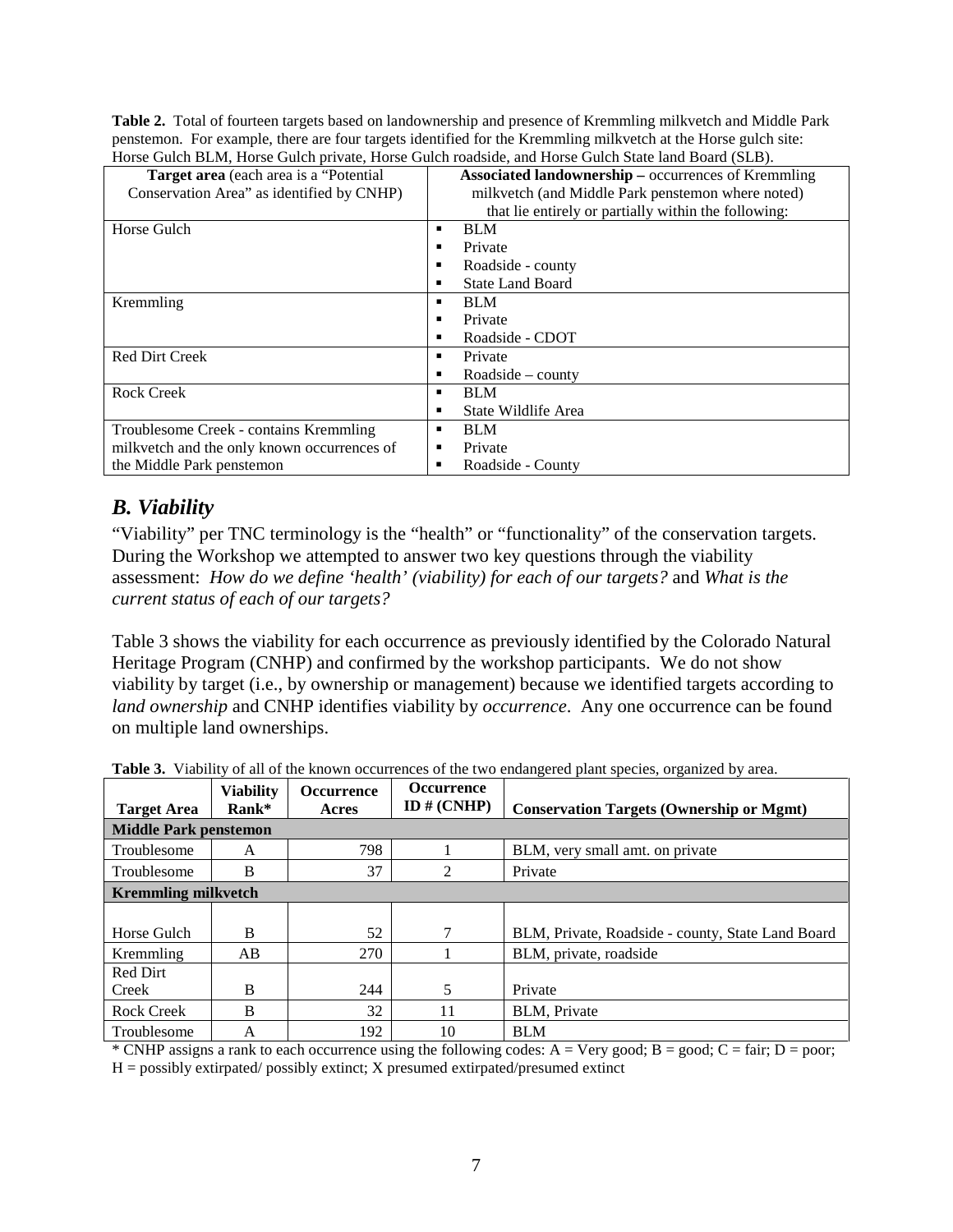The overall viability rankings of A-B for each occurrence were based on a systematic assessment of the components of viability, or indicators and associated indicator ratings as shown in the table below. These components of viability are "rolled up" into the overall viability rank (**Table 4**).

|                                                                                       |                             | Indicator rating criteria                                                                                         |                                                                                                                               |                                                                                                                         |                                                                                                               |  |  |  |  |  |
|---------------------------------------------------------------------------------------|-----------------------------|-------------------------------------------------------------------------------------------------------------------|-------------------------------------------------------------------------------------------------------------------------------|-------------------------------------------------------------------------------------------------------------------------|---------------------------------------------------------------------------------------------------------------|--|--|--|--|--|
| Key Attribute                                                                         | Indicator                   | $\mathbf{D}$ - Poor                                                                                               | C - Fair                                                                                                                      | $B - Good$                                                                                                              | $A - Very$<br>Good                                                                                            |  |  |  |  |  |
| Intactness of<br>occurrence and<br>surrounding area                                   | % fragmentation             | Highly<br>fragmented                                                                                              | Moderately<br>fragmented                                                                                                      | Limited<br>fragmentation                                                                                                | Unfragmented                                                                                                  |  |  |  |  |  |
| Population<br>structure $\&$<br>recruitment                                           | Evidence of<br>reproduction | Little or no<br>evidence of<br>successful<br>repro. (few<br>seedlings<br>and/or $no$<br>flowering or<br>fruiting) | Less<br>productive,<br>but still<br>viable with<br>evidence of<br>flowering<br>and/or<br>fruiting and<br>mixed age<br>classes | Good likelihood<br>of long-term<br>viability as<br>evidenced by<br>flowering,<br>fruiting, and<br>mixed age<br>classes. | Excellent<br>viability as<br>evidenced by<br>high %<br>flowering and<br>fruiting, and<br>mixed age<br>classes |  |  |  |  |  |
| Species<br>composition /<br>dominance                                                 | Evidence of<br>reproduction | $>50\%$ cover                                                                                                     | 11-50%<br>cover                                                                                                               | $1-10\%$ cover                                                                                                          | $<1\%$ cover                                                                                                  |  |  |  |  |  |
| Population size<br>& dynamics for<br><b>KREMMLING</b><br><b>MILKVETCH</b>             | # individuals               | <20                                                                                                               | $20 - 100$                                                                                                                    | 100-1000                                                                                                                | >1000                                                                                                         |  |  |  |  |  |
| Population size<br>& dynamics for<br><b>MIDDLE</b><br><b>PARK</b><br><b>PENSTEMON</b> | # individuals               | < 100<br>individuals<br>observed<br>within $a$ 5-<br>year period                                                  | 100-1000<br>within a $5-$<br>year period                                                                                      | 1000-2500<br>within a five-<br>year period                                                                              | $>2500$ within a<br>five-year<br>period                                                                       |  |  |  |  |  |

**Table 4.** Basis for viability ratings.

### <span id="page-8-0"></span>*C. Conservation Issues*

With the viability analysis complete, participants then identified the primary conservation issues (threats, stresses, sources of stress) at each site. Conservation issues include the stresses that impair, degrade or destroy the viability of the targets (e.g., trampling) as well as the stressors, the causes or sources of the stress (e.g., cattle grazing, OHV traffic). The participants identified and ranked the issues based on their expertise, local knowledge, and sense of the key issues facing each target (**Table 5**).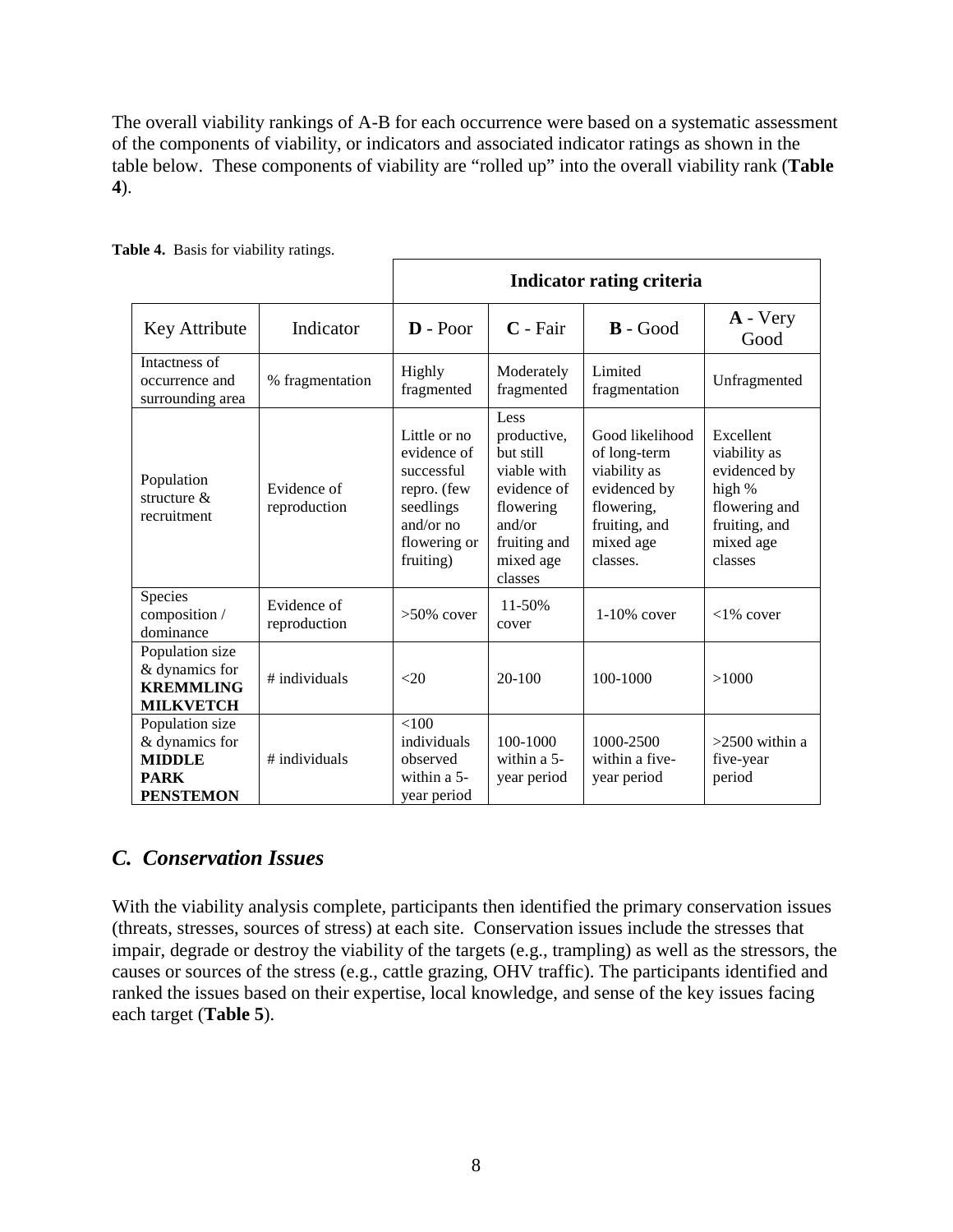|  |  |  | Table 5. Primary conservation issues for each target. Red = high threat-H, orange = medium threat-M; yellow = low threat-L. |
|--|--|--|-----------------------------------------------------------------------------------------------------------------------------|
|  |  |  |                                                                                                                             |

| <b>Target Area</b> | Owner-<br>ship or<br><b>Mgmt</b> | Recreation (OHVs) | climate change | Invasives/non-native plants | Utility construction and<br>maintenance | <b>Housing construction</b> | Road maintenance | Road construction | Trail or ditch maintenance | Excessive grazing | Herbivory - Blister beetle | weed control efforts | Mining (gravel, uranium) | Oil and gas development | Road widening | existing access route | winter wind rowing of snow | <b>Notes</b>                                                                                                                                                                   |
|--------------------|----------------------------------|-------------------|----------------|-----------------------------|-----------------------------------------|-----------------------------|------------------|-------------------|----------------------------|-------------------|----------------------------|----------------------|--------------------------|-------------------------|---------------|-----------------------|----------------------------|--------------------------------------------------------------------------------------------------------------------------------------------------------------------------------|
|                    |                                  |                   |                |                             |                                         |                             |                  |                   |                            |                   |                            |                      |                          |                         |               |                       |                            | Recreation - Off-highway vehicles<br>(OHVs) may or may not be an issue<br>as plants are fenced. But erosion is                                                                 |
|                    | <b>BLM</b>                       | H                 | $M$ ?          | L                           |                                         |                             |                  |                   |                            | $\mathbf{L}$      |                            |                      |                          |                         |               |                       | L                          | problematic. Grazing - not an issue,<br>steep terrain.                                                                                                                         |
|                    | County<br>Rd.                    | H                 | $M$ ?          | L                           |                                         |                             | M                |                   |                            |                   |                            |                      |                          |                         |               |                       | L                          |                                                                                                                                                                                |
|                    | Private                          | H                 | $M$ ?          | L                           |                                         | M                           |                  |                   |                            |                   |                            |                      |                          |                         |               |                       |                            | Housing construction -threat within<br>the 3-mile growth boundary.                                                                                                             |
| <b>Horse Gulch</b> | <b>SLB</b>                       | H                 | M?             | L                           |                                         |                             |                  |                   |                            | $\mathbf{L}$      |                            |                      |                          |                         |               |                       | L                          | Recreation - OHVs, motorcycles.                                                                                                                                                |
|                    | <b>BLM</b>                       |                   | M?             | M                           |                                         |                             |                  |                   |                            |                   | L                          |                      |                          |                         |               |                       |                            | Negative impacts of the blister beetle<br>are questionable. Area is closed to<br>OHVs.                                                                                         |
|                    | Private                          |                   | M?             | M                           |                                         | $\mathbf{L}$                |                  |                   |                            |                   |                            |                      |                          |                         |               |                       |                            |                                                                                                                                                                                |
| <b>Kremmling</b>   | Roadside<br>- CDOT               |                   | $M$ ?          | M                           |                                         |                             | M                |                   |                            |                   |                            | L                    |                          |                         |               |                       |                            | Widening - no plans to widen now.<br>Road maintenance - weed spraying is<br>an issue. County is communicating<br>with BLM to target spray the weeds<br>and not the rare plants |
|                    | County<br>Road                   |                   | $M$ ?          | M                           |                                         |                             | L                |                   |                            |                   |                            |                      |                          |                         |               |                       |                            |                                                                                                                                                                                |
| <b>Red Dirt</b>    | Private                          |                   | M?             | M                           | M                                       | M                           |                  | M                 |                            | $\mathbf{L}$      |                            |                      |                          |                         |               |                       |                            | Invasives - Canada thistle.                                                                                                                                                    |
|                    | <b>BLM</b>                       |                   | $M$ ?          | L                           |                                         |                             |                  |                   |                            |                   |                            |                      |                          | L                       |               |                       |                            | No major threats. Unfavorable terrain<br>for OHVs. Little potential for O&G                                                                                                    |
| <b>Rock Creek</b>  | <b>SWA</b>                       |                   | M?             | L                           |                                         |                             |                  |                   | M                          |                   |                            |                      |                          |                         |               |                       |                            |                                                                                                                                                                                |
|                    | <b>BLM</b>                       | $\mathbf{L}$      | H?             | $\mathbf{L}$                | $\mathbf H$                             |                             |                  |                   |                            | L                 |                            | L                    | L                        | L                       |               | $\mathbf{L}$          |                            | Beardtongue only may be affected by<br>utility, oil and gas, and recreation.<br>Milkvetch only may be affected by<br>the other colored cells.                                  |
|                    | County<br>road                   |                   | H?             | L                           |                                         |                             | M                | L                 | L                          |                   |                            | L                    |                          |                         | L             |                       |                            | Road maintenance - magnesium<br>chloride is an issue.                                                                                                                          |
| <b>Troublesome</b> | Private                          |                   | H <sup>2</sup> | M                           |                                         | $\mathbf{L}$                |                  |                   |                            | $\mathbf{L}$      |                            |                      |                          | L                       |               |                       |                            |                                                                                                                                                                                |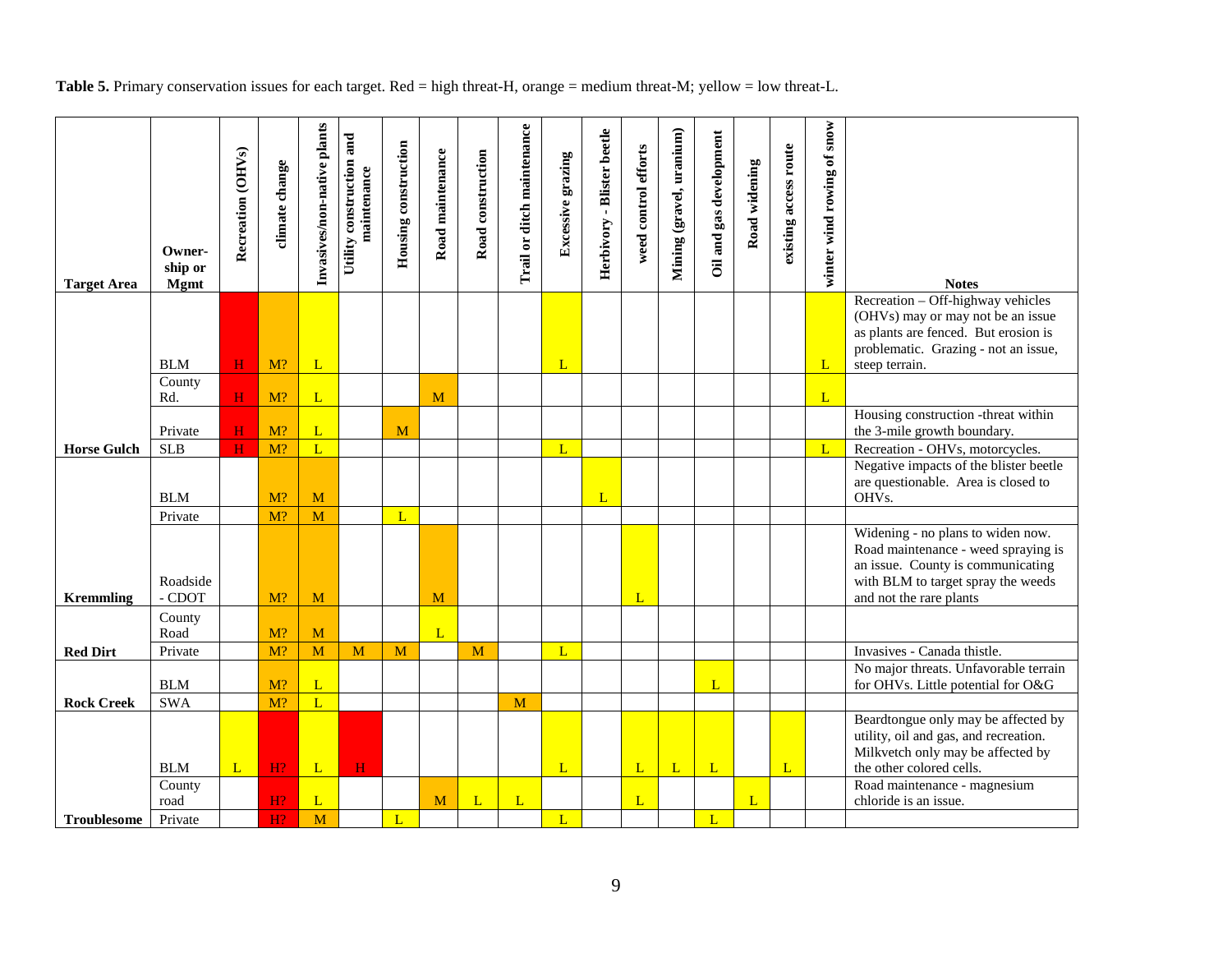### <span id="page-10-0"></span>*D. Strategies*

Based on an understanding of the status of Kremmling milkvetch and Middle Park penstemon, participants identified strategies to support the long-term conservation of the species, focusing on strategies needed to address key conservation issues (**Table 6**). Specific to private land protection efforts, the RPCI is also evaluating opportunities to work with willing private landowners and local land trusts to conserve these species and their habitats using voluntary tools such as conservation easements.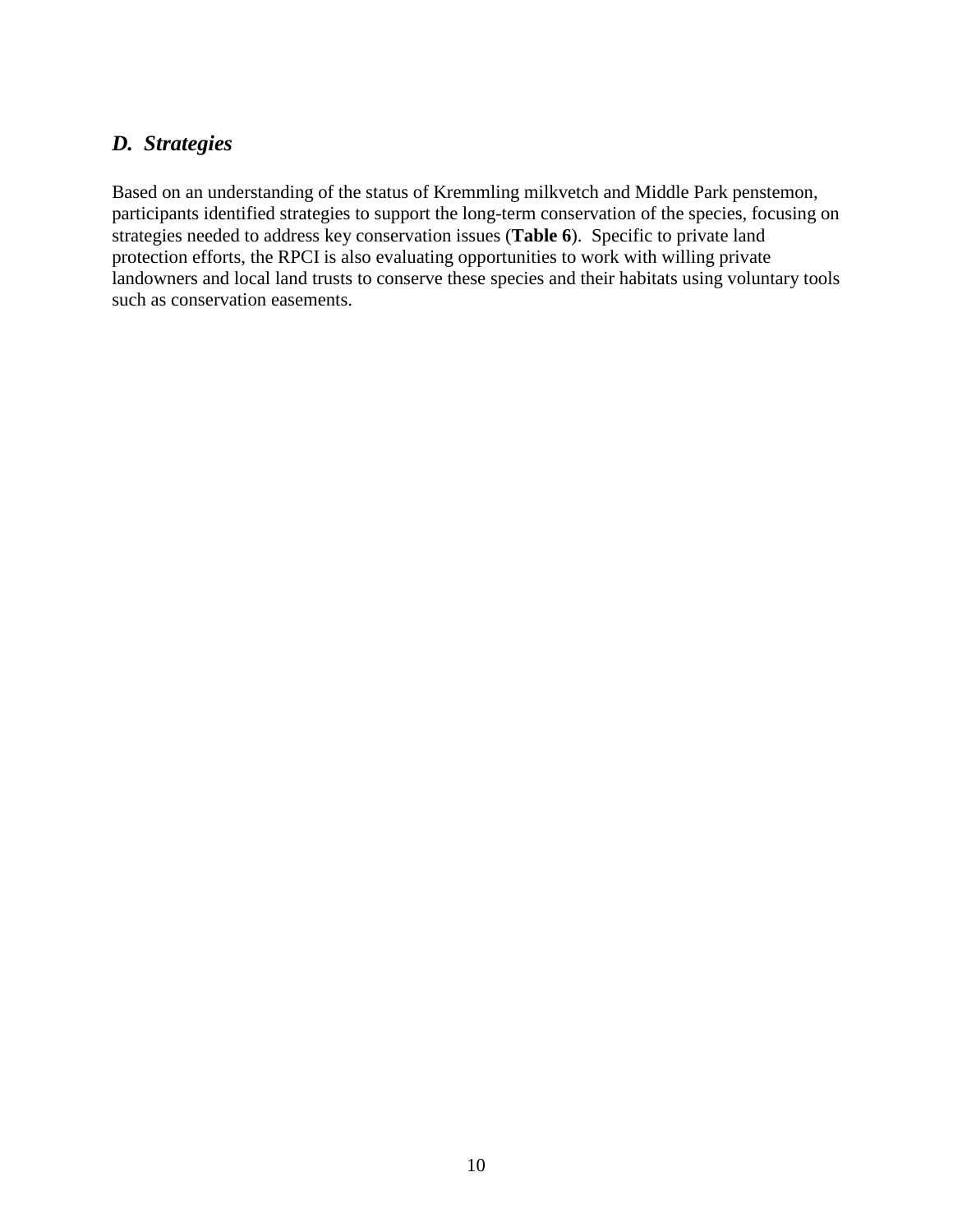**Table 6.** Strategies for the conservation of Kremmling milkvetch and Middle Park penstemon as identified at the 2008 and 2010 workshops. The workshop participants agreed that all of the strategies are high priority. In 2008, the group did not identify strategies based on specific conservation issues (OHV=off highway vehicle).

| Year<br>strategy<br>was<br>developed | <b>Conservation</b><br><b>Issue</b> | <b>Site</b>                             | Owner/<br>manager | <b>Strategy</b>                                                                                                                                                                                                                                                                          | Lead                             |
|--------------------------------------|-------------------------------------|-----------------------------------------|-------------------|------------------------------------------------------------------------------------------------------------------------------------------------------------------------------------------------------------------------------------------------------------------------------------------|----------------------------------|
| 2010                                 | <b>OHV</b>                          | All                                     | All               | Hold an activity day to bring awareness to plants                                                                                                                                                                                                                                        | <b>CoNPS</b>                     |
| 2010                                 | <b>OHV</b>                          | Horse Gulch                             |                   | Create a kiosk with local groups to increase public ownership and pride.<br>For example: Trail sponsored/created by Mountain Metal Mashers (local<br>OHV group).                                                                                                                         | CoNPS                            |
| 2010                                 | <b>OHV</b>                          | All                                     | All               | Cultivate plants (with school groups)                                                                                                                                                                                                                                                    | CoNPS, USFWS                     |
| 2010                                 | <b>OHV</b>                          | Horse Gulch                             |                   | Post signs, e.g., "this is State Land Board property; please stay on trail for<br>next mile. Explain trail, rest of area is closed to protect resources in this<br>area. Using area is a privilege that could be lost if the area is abused." Do<br>not mention the plants specifically. | <b>CNAP</b>                      |
| 2010                                 | <b>OHV</b>                          | Horse Gulch                             |                   | Post and cable fencing is needed for a short distance, just past the plants,<br>with enforcement possible (even without capacity).                                                                                                                                                       | <b>CNAP</b>                      |
| 2010                                 | <b>OHV</b>                          | Horse Gulch                             |                   | Re-route access around plants                                                                                                                                                                                                                                                            | BLM and partners,<br>GOCO        |
| 2010                                 | <b>OHV</b>                          | Priority Area-<br>wide and<br>Statewide |                   | Develop a multi species OHV rare plant protection proposal for funding<br>from USFWS                                                                                                                                                                                                     | <b>USFWS</b> (Gina<br>Glenne)    |
| 2010                                 | <b>OHV</b>                          | Horse Gulch                             |                   | Pave or gravel road to encourage concentrated use and limit dust                                                                                                                                                                                                                         | CNAP with USFWS<br>funding $(?)$ |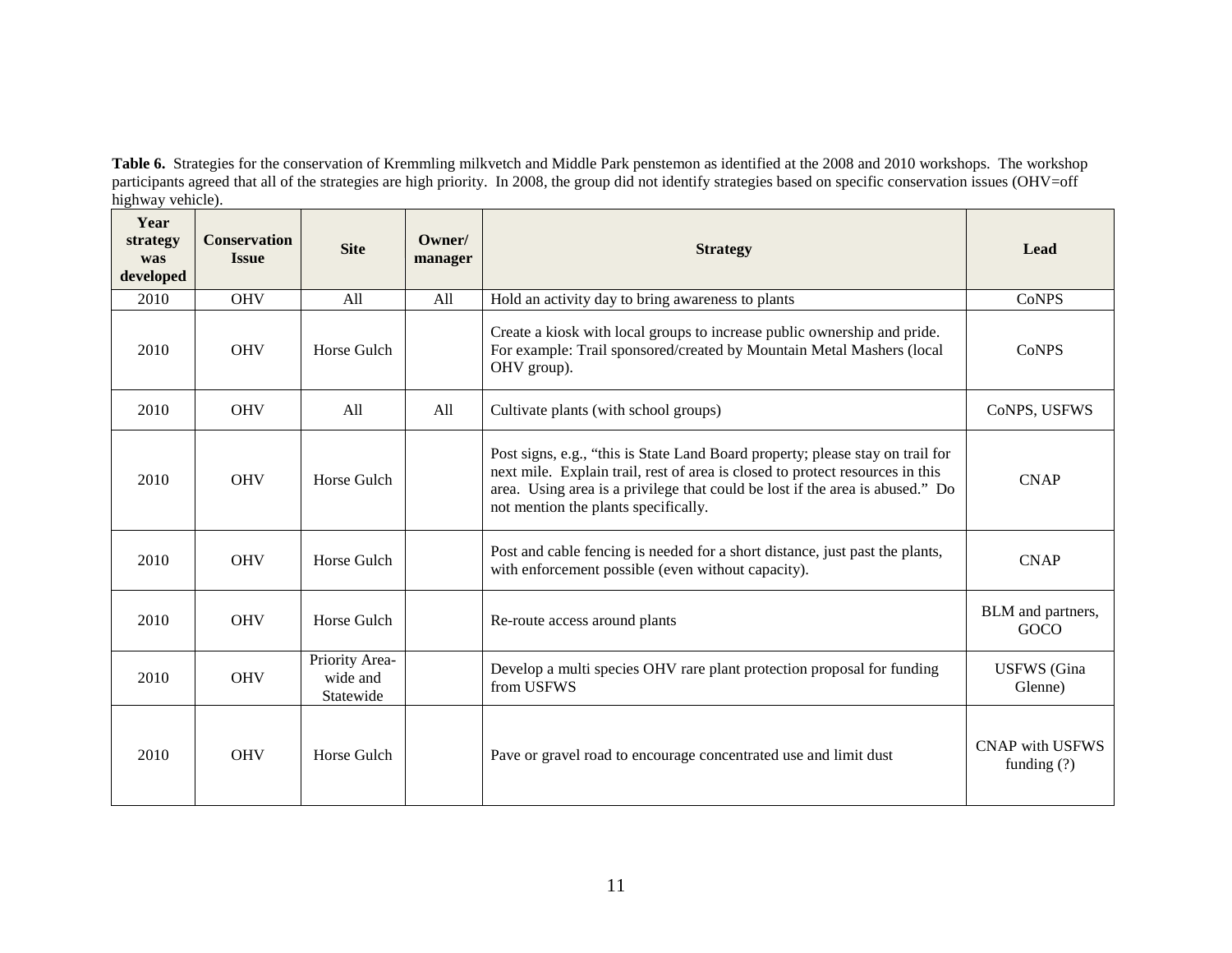| Year<br>strategy<br>was<br>developed | <b>Conservation</b><br><b>Issue</b>                | <b>Site</b> | Owner/<br>manager | <b>Strategy</b>                                                                                                                                                                                                                                                                                                                                                                                                                                                                                 | Lead             |
|--------------------------------------|----------------------------------------------------|-------------|-------------------|-------------------------------------------------------------------------------------------------------------------------------------------------------------------------------------------------------------------------------------------------------------------------------------------------------------------------------------------------------------------------------------------------------------------------------------------------------------------------------------------------|------------------|
| 2010                                 | <b>OHV</b>                                         | Horse Gulch |                   | Explore land transfer to BLM, however town may have greater<br>enforcement capacity                                                                                                                                                                                                                                                                                                                                                                                                             | <b>BLM</b>       |
| 2010                                 | All-lack of<br>awareness<br>and or<br>appreciation | All         | All               | Outreach to garden clubs, school groups, Mountain Metal Mashers<br>(Bonnie may have contacts)                                                                                                                                                                                                                                                                                                                                                                                                   | <b>CoNPS</b>     |
| 2010                                 | All                                                | All         | All               | Botany blitz or bioblitz in area                                                                                                                                                                                                                                                                                                                                                                                                                                                                | <b>CoNPS</b>     |
| 2010                                 | A11                                                | A11         | A11               | Connect with native plant masters                                                                                                                                                                                                                                                                                                                                                                                                                                                               | <b>CoNPS</b>     |
| 2010                                 | All                                                | All         | All               | Make use of RM Society of Botanical Artists art work (see RARE exhibit<br>and catalog).                                                                                                                                                                                                                                                                                                                                                                                                         | <b>CoNPS</b>     |
| 2010                                 | All                                                | All         | All               | Conduct public outreach about the significance of the species. Create a<br>flyer or poster (highlighting characteristics and good photos, contact<br>Gina).                                                                                                                                                                                                                                                                                                                                     | <b>CoNPS</b>     |
| 2010                                 | A11                                                | All         | All               | Myth busters                                                                                                                                                                                                                                                                                                                                                                                                                                                                                    | <b>CoNPS</b>     |
| 2010                                 | All                                                | All         | All               | Create a local garden in local schools--Partners for Fish and Wildlife may<br>have funding--contact Lois Brink with CoNPS for information.                                                                                                                                                                                                                                                                                                                                                      | <b>CoNPS</b>     |
| 2010                                 | A11                                                | A11         | All               | Work with CoNPS and educators at universities on overall outreach<br>project; create materials that can be distributed.                                                                                                                                                                                                                                                                                                                                                                         | <b>CoNPS</b>     |
| 2010                                 | Utility<br>construction<br>and access<br>route     | Troublesome |                   | Send letter to Tristate and or BLM from RPCI and or CoNPS: e.g., we<br>understand that you are considering updating your power-lines; we are<br>concerned about the plants and the area/habitats and would like to work<br>with you. We are available to assist you with BMPs. You are in a<br>position to help the plants and we hope you do. We are concerned about<br>direct impacts as well as indirect to habitat. There will be a 30 day<br>comment period after BLM signs off on the EA. | CoNPS and others |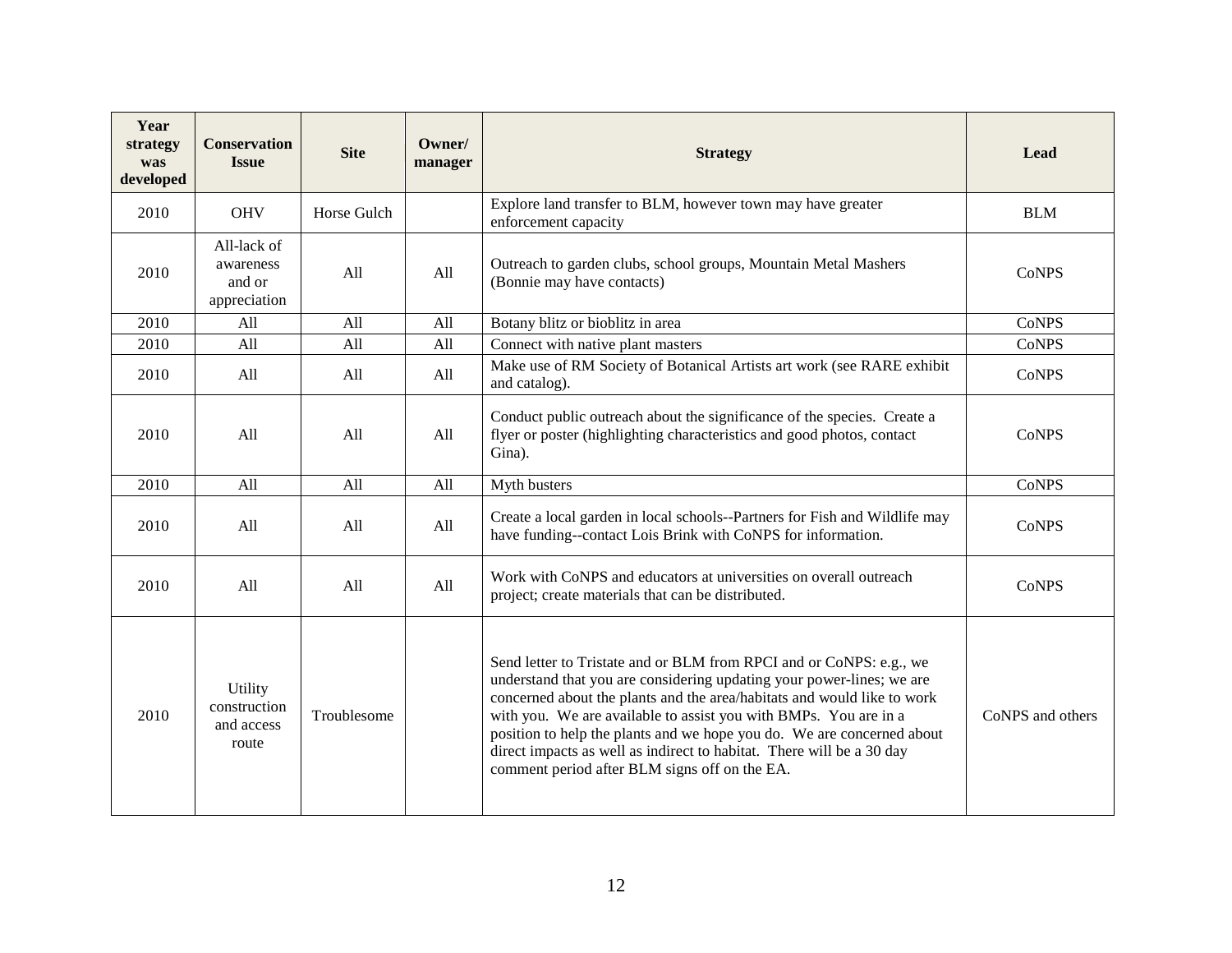| Year<br>strategy<br>was<br>developed | <b>Conservation</b><br><b>Issue</b>            | <b>Site</b>                     | Owner/<br>manager | <b>Strategy</b>                                                                                                                                                                                                                               | Lead                                                                        |
|--------------------------------------|------------------------------------------------|---------------------------------|-------------------|-----------------------------------------------------------------------------------------------------------------------------------------------------------------------------------------------------------------------------------------------|-----------------------------------------------------------------------------|
| 2010                                 | Utility<br>construction<br>and access<br>route | Troublesome                     | All               | Work with BLM on BMPs for consideration while they are reviewing the<br>EA.                                                                                                                                                                   | RPCI and BLM                                                                |
| 2010                                 | All                                            | Troublesome<br>and<br>Kremmling | <b>BLM</b>        | Encourage ACEC designation. Comment on BLM Resource Management<br>Plan. Send letters from RPCI, CoNPS, CNHP, CNAP, TNC, individuals,<br>etc. Alternatives B and C include ACEC designations (B is "preferred"<br>(by BLM).                    | All                                                                         |
| 2010                                 | All                                            |                                 | <b>BLM</b>        | Produce ACEC management plans.                                                                                                                                                                                                                | Carol Dawson                                                                |
| 2010                                 | Housing<br>construction                        | All                             | Private           | Pursue conservation easements, tax credits, etc., incentives for private land<br>owners.                                                                                                                                                      | Middle Park Land<br>Trust, RPCI and<br><b>TNC</b>                           |
| 2010                                 | Housing<br>construction                        | All                             | Private           | Pursue funding for conservation through the Recovery Land Acquisition<br>Program.                                                                                                                                                             |                                                                             |
| 2010                                 | A11                                            | All                             | All               | Determine the year of species recovery plans (if they exist) and "priority<br>numbers" assigned by USFWS.                                                                                                                                     | <b>CNHP</b> and RPCI                                                        |
| 2010                                 | all                                            | Troublesome<br>and<br>Kremmling | <b>BLM</b>        | Designate State Natural Areas at ACEC areas.                                                                                                                                                                                                  | <b>CNAP</b>                                                                 |
| 2008                                 |                                                | All                             | All               | Identify lead for Middle Park Priority Action Area.                                                                                                                                                                                           | Leo Bruederle and<br>Mo Ewing identified<br>as recommended<br>leads in 2010 |
| 2008                                 |                                                | All                             | All               | Inform county master planning effort to protect rare plants. Include<br>language re spraying and road widening. For private lands, - aim for<br>maintenance of 35+ acre parcels within Potential Conservation Areas as<br>identified by CNHP. | CNHP w/RPCI                                                                 |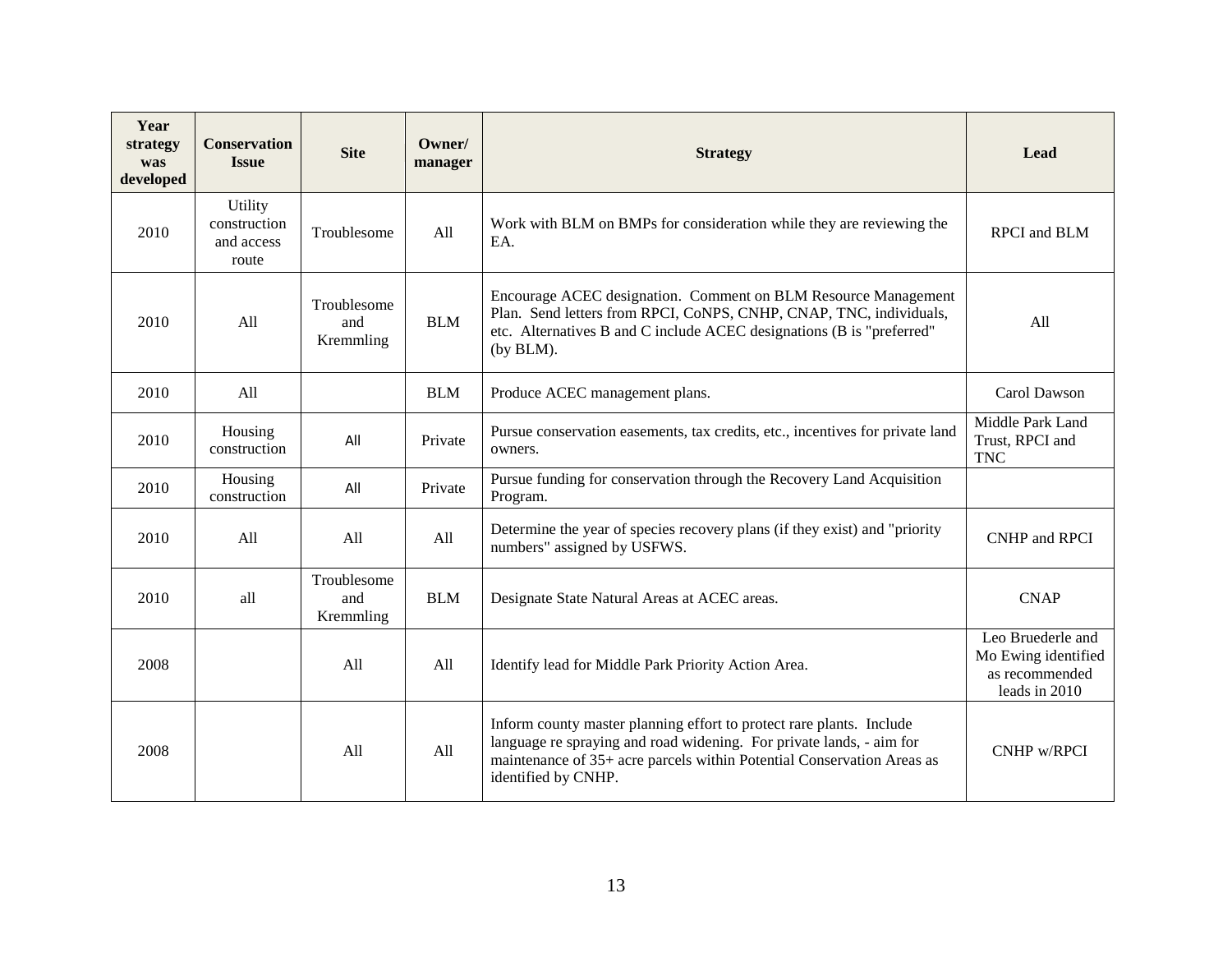| Year<br>strategy<br>was<br>developed | <b>Conservation</b><br><b>Issue</b> | <b>Site</b>                   | Owner/<br>manager      | <b>Strategy</b>                                                                                                                                                                                                          | Lead                      |
|--------------------------------------|-------------------------------------|-------------------------------|------------------------|--------------------------------------------------------------------------------------------------------------------------------------------------------------------------------------------------------------------------|---------------------------|
| 2008                                 |                                     | All                           | All                    | Presentation to County and Town about rare plants, importance, etc. D.<br>Culver from CNHP presented in 2006. Funding is needed.                                                                                         | Denise Culver?            |
| 2008                                 |                                     | A11                           | A11                    | Work with oil and gas companies to avoid rare plants.                                                                                                                                                                    | <b>RPCI</b> and CNHP      |
| 2008                                 |                                     | All                           | All                    | Monitor plant status.                                                                                                                                                                                                    | CNHP, BLM                 |
| 2008                                 |                                     | All                           | County<br>roads        | Inform road maintenance plan to ensure spraying avoids rare plants.<br>Establish placards for no-spray zones.                                                                                                            | Sidener<br>А.             |
| 2008                                 |                                     | All                           | Private                | Conduct targeted outreach about the rare plants, what landowners can do<br>to protect them (e.g., conservation easements, surface use agreement for<br>O&G), pursue conservation easements with willing landowners, etc. | Middle Park Land<br>Trust |
| 2008                                 |                                     | All (esp. for<br>Troublesome) | Private                | Investigate possibility of State Land Board (SLB) or BLM exchanges.<br>Talk with L.Osborn from SLB.                                                                                                                      | <b>CNAP</b>               |
| 2008                                 |                                     | Horse Gulch                   | <b>BLM</b>             | Continue to maintain fences.                                                                                                                                                                                             | <b>BLM</b>                |
| 2008                                 |                                     | Kremmling                     | Roads -<br><b>CDOT</b> | Identify BMPs and share with CDOT and mark maintenance areas.                                                                                                                                                            | <b>RPCI</b> and CNHP      |
| 2008                                 |                                     | Troublesome                   | <b>BLM</b>             | Monitor progress of RMP in support of ACEC in all alternatives.                                                                                                                                                          | A.Sidener                 |
| 2008                                 |                                     |                               |                        | Pull information together about the species, similar to a USFS Species<br>Assessment, regarding pollination ecology, etc.                                                                                                | 5.                        |
| 2008                                 | <b>OHV</b>                          | A11                           | All                    | Improve rare plant education and awareness, e.g., create a brochure with<br>Mountain Metal Mashers (local OHV group).                                                                                                    | <b>RPCI</b> and CNHP      |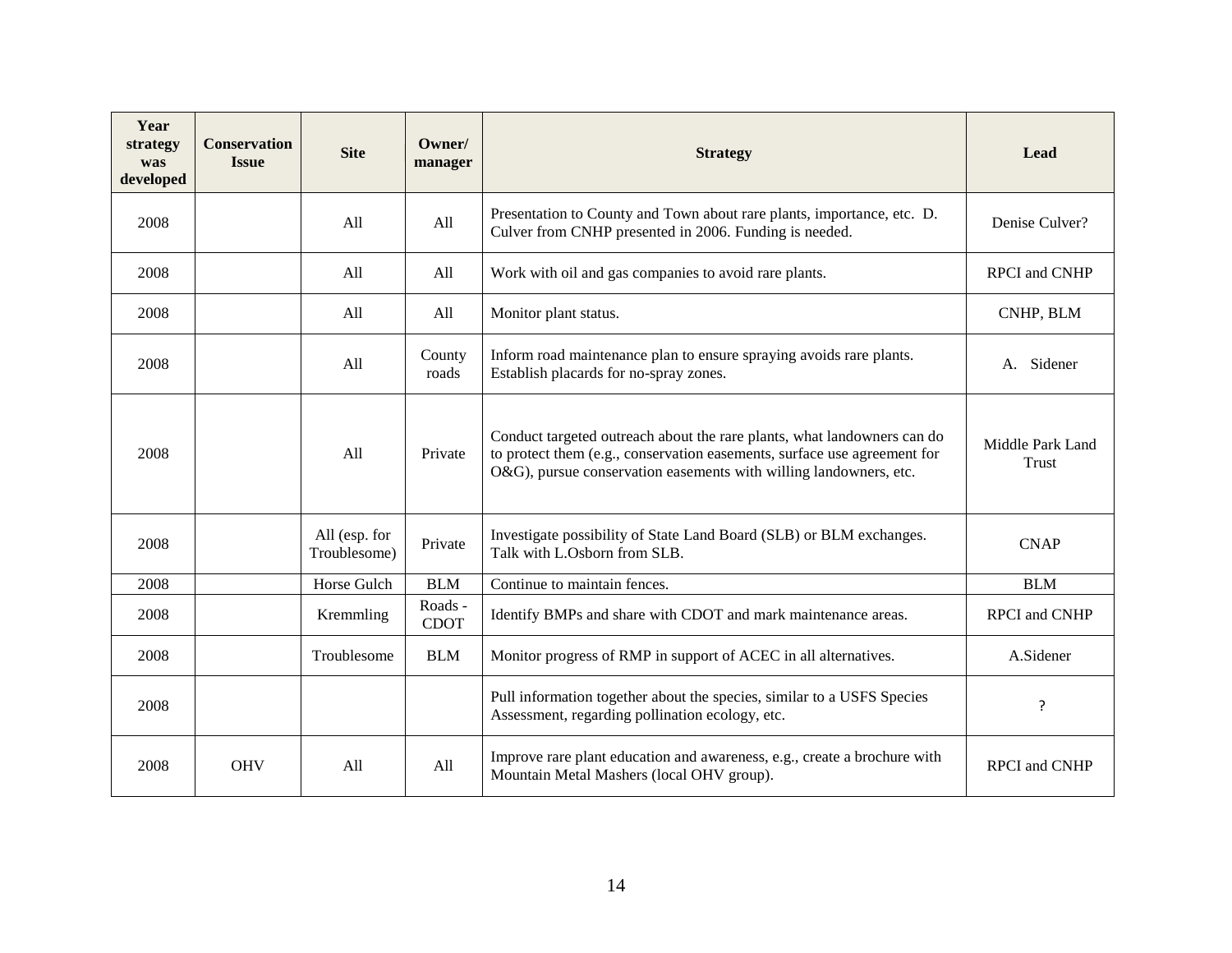### <span id="page-15-0"></span>**VII. Next Steps**

- 1. The leads for all strategies are responsible for ensuring their implementation.
- 2. Participants of the planning meetings proposed to meet annually to update information and conservation status and gauge progress toward implementing strategies. Ideally this meeting would be coordinated by the RPCI lead for Middle Park. Preferably this meeting would occur in the summer so a field visit to the plants is also possible.
- 3. Need to identify a lead to facilitate future meetings, update action plan, and coordinate implementation.

# <span id="page-15-1"></span>**VIII. References**

- Colorado Natural Heritage Program. 2010. Biodiversity Tracking and Conservation System. Colorado State University, Fort Collins, Colorado.
- Kram, M., B. Neely and S. Panjabi. 2008. Rare Plant Conservation Planning Workshop: Middle Park Priority Action Area. Prepared by The Nature Conservancy and the Colorado Natural Heritage Program. Unpublished report prepared for the National Fish and Wildlife Foundation.
- Neely, B., S. Panjabi, E. Lane, P. Lewis, C. Dawson, A. Kratz, B. Kurzel, T. Hogan, J. Handwerk, S. Krishnan, J. Neale, and N. Ripley. 2009. Colorado Rare Plant Conservation Strategy. Developed by the Colorado Rare Plant Conservation Initiative. The Nature Conservancy, Boulder, Colorado. 117 pages.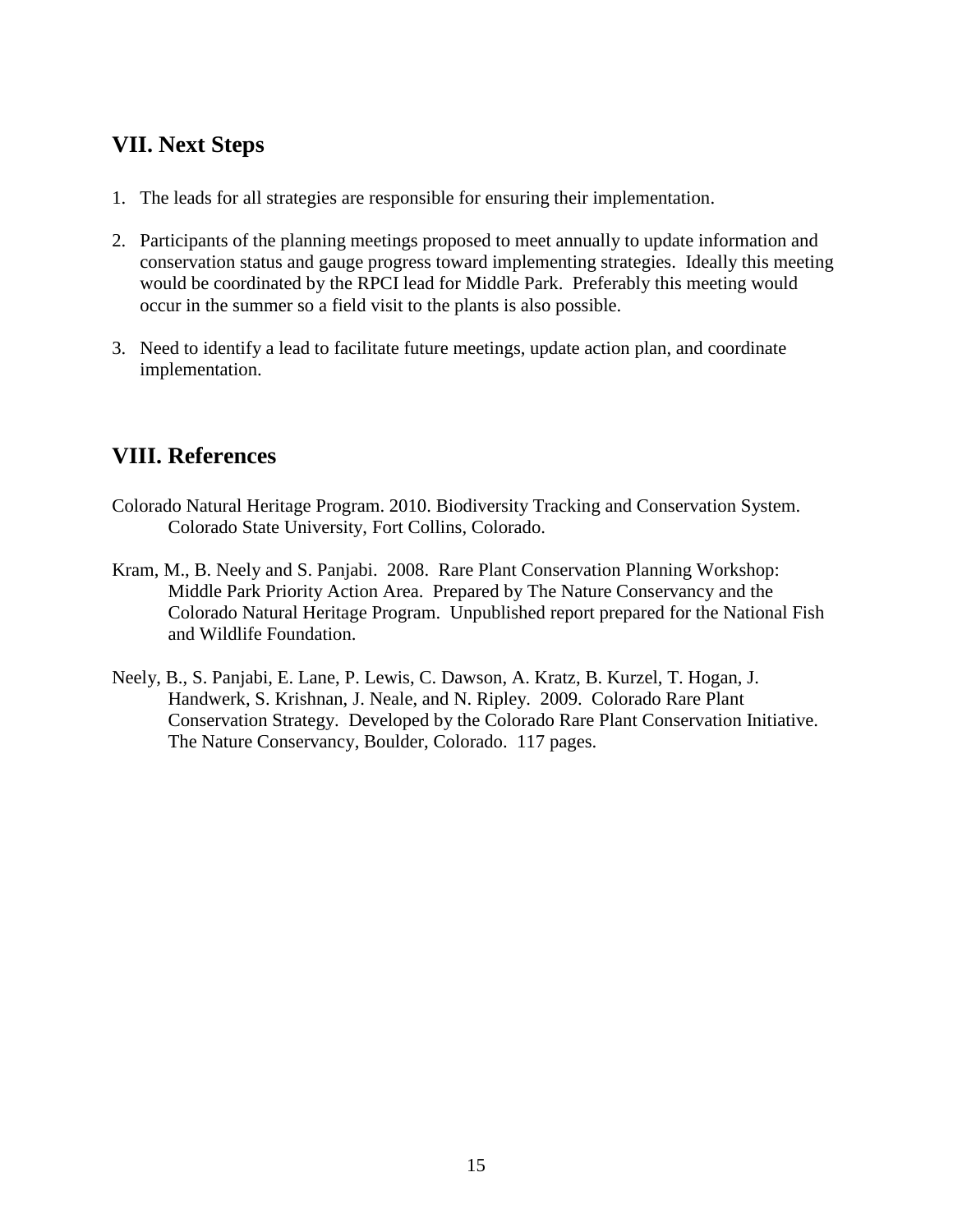# <span id="page-16-0"></span>**Attachment 1. Additional key species and plant communities in the Middle Park area**

Although the focus of the workshop was on the globally imperiled plants, other key species and plant communities are known from the Middle Park area as shown in the table below (Colorado Natural Heritage Program 2008, http://www.cnhp.colostate.edu/). Specifically, the table identifies rare species and rare and/or high quality examples of plant communities in the Middle Park area. These and other biodiversity values should be considered with more detailed planning efforts for this area.

| <b>Common name</b>                            | <b>Scientific name</b>                                                | <b>Major Group</b>         | <b>GRank</b>   |
|-----------------------------------------------|-----------------------------------------------------------------------|----------------------------|----------------|
| Roundtail chub                                | Gila robusta*                                                         | Fish                       | G3             |
| Dog parsley                                   | Aletes nuttallii                                                      | Vascular Plants            | G <sub>3</sub> |
| Many-stem stickleaf                           | Nuttallia multicaulis                                                 | <b>Vascular Plants</b>     | G <sub>3</sub> |
| Montane Riparian Forest                       | Populus angustifolia / Alnus<br><i>incana</i> Woodland                | <b>Natural Communities</b> | G <sub>3</sub> |
| Montane Riparian Shrubland                    | Alnus incana - Salix<br><i>drummondiana</i> Shrubland                 | <b>Natural Communities</b> | G3             |
| <b>Montane Wet Meadows</b>                    | Carex pellita Herbaceous<br>Vegetation                                | <b>Natural Communities</b> | G3             |
| <b>Montane Willow Carr</b>                    | Salix ligulifolia Shrubland                                           | <b>Natural Communities</b> | G2G3           |
| Thinleaf Alder-Mixed Willow<br><b>Species</b> | Alnus incana - Salix<br>(monticola, lucida, ligulifolia)<br>Shrubland | <b>Natural Communities</b> | G <sub>3</sub> |
| <b>Bulrush</b>                                | Schoenoplectus pungens<br>Herbaceous Vegetation                       | <b>Natural Communities</b> | G3G4           |
| <b>Cottonwood Riparian Forest</b>             | Populus angustifolia / Cornus<br>sericea Woodland                     | <b>Natural Communities</b> | G4             |
| Montane Riparian Meadow                       | Carex foenea Herbaceous<br>Vegetation                                 | <b>Natural Communities</b> | GU             |

\*Last observed in the Middle park area in 1983. This is the only element on this list with federal or state level recognition. The roundtail chub is a Colorado Species of Concern, and is included on the BLM and USFS sensitive species lists.

For more information about these and other biodiversity values, see reports including but not limited to the following:

- o Colorado Wildlife Action Plan <http://wildlife.state.co.us/WildlifeSpecies/ColoradoWildlifeActionPlan/>
- o The Nature Conservancy Ecoregional Assessments. [http://conserveonline.org/workspaces/cbdgateway/era/reports/index\\_html](http://conserveonline.org/workspaces/cbdgateway/era/reports/index_html) The Southern Rocky Mountains Ecoregional Assessment pertains to the Middle Park Priority Action Area.
- o Southern Rockies Ecosystem Project:<http://www.restoretherockies.org/reports.html>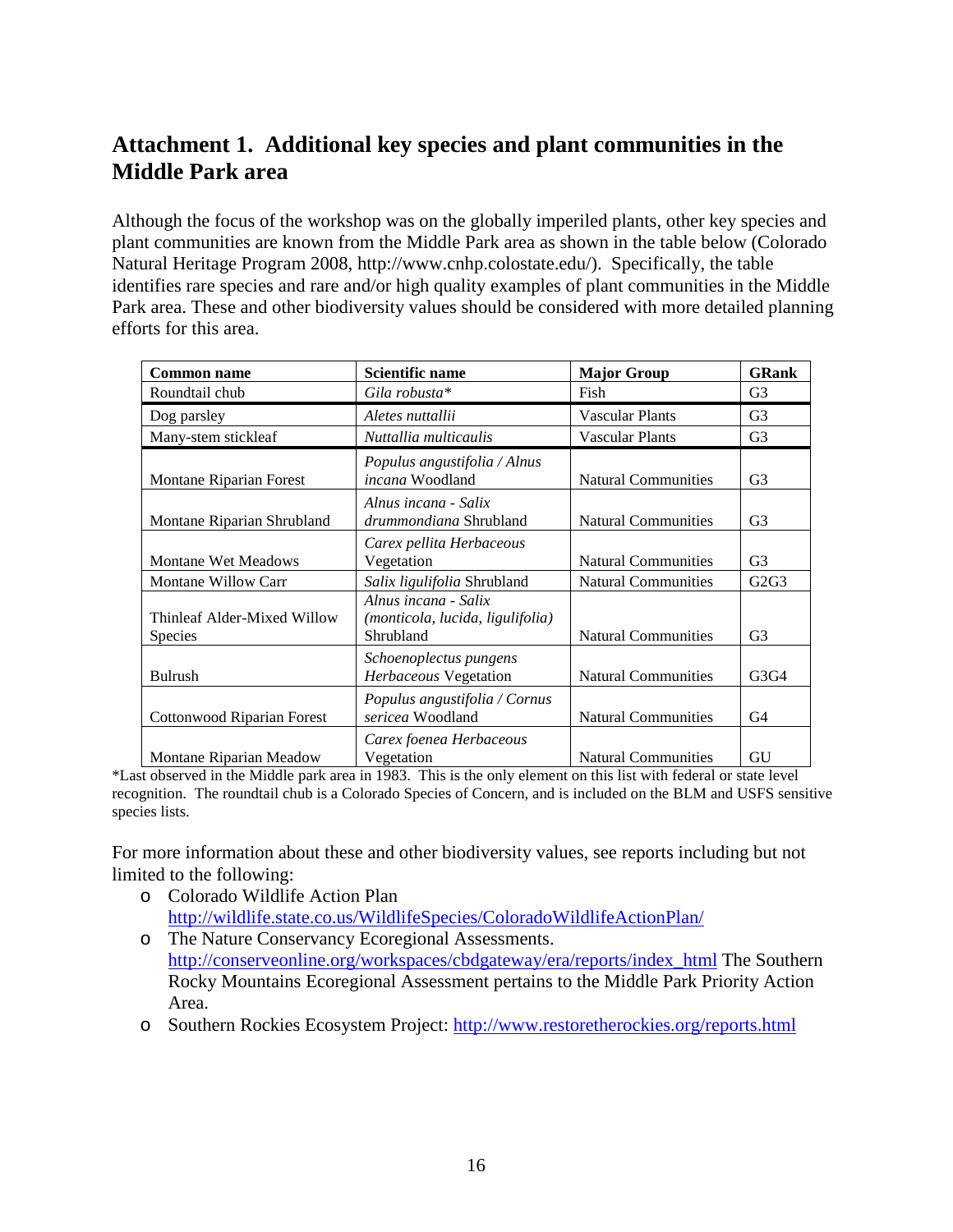<span id="page-17-0"></span>**Attachment 2. Photos taken during the 2010 workshop field trip:**



2010 workshop field trip participants from left: Michelle Cowardin, Megan McGuire, Mo Ewing, Leo Bruederle, Susan Panjabi, Alicia Langton, Gina Glenne. Photo by Betsy Neely.



2010 Workshop field trip participants observing Middle Park rare plant habitat. From left Michelle Cowardin, Betsy Neely, Gina Glenne, and Megan McGuire. Photo by Susan Panjabi.